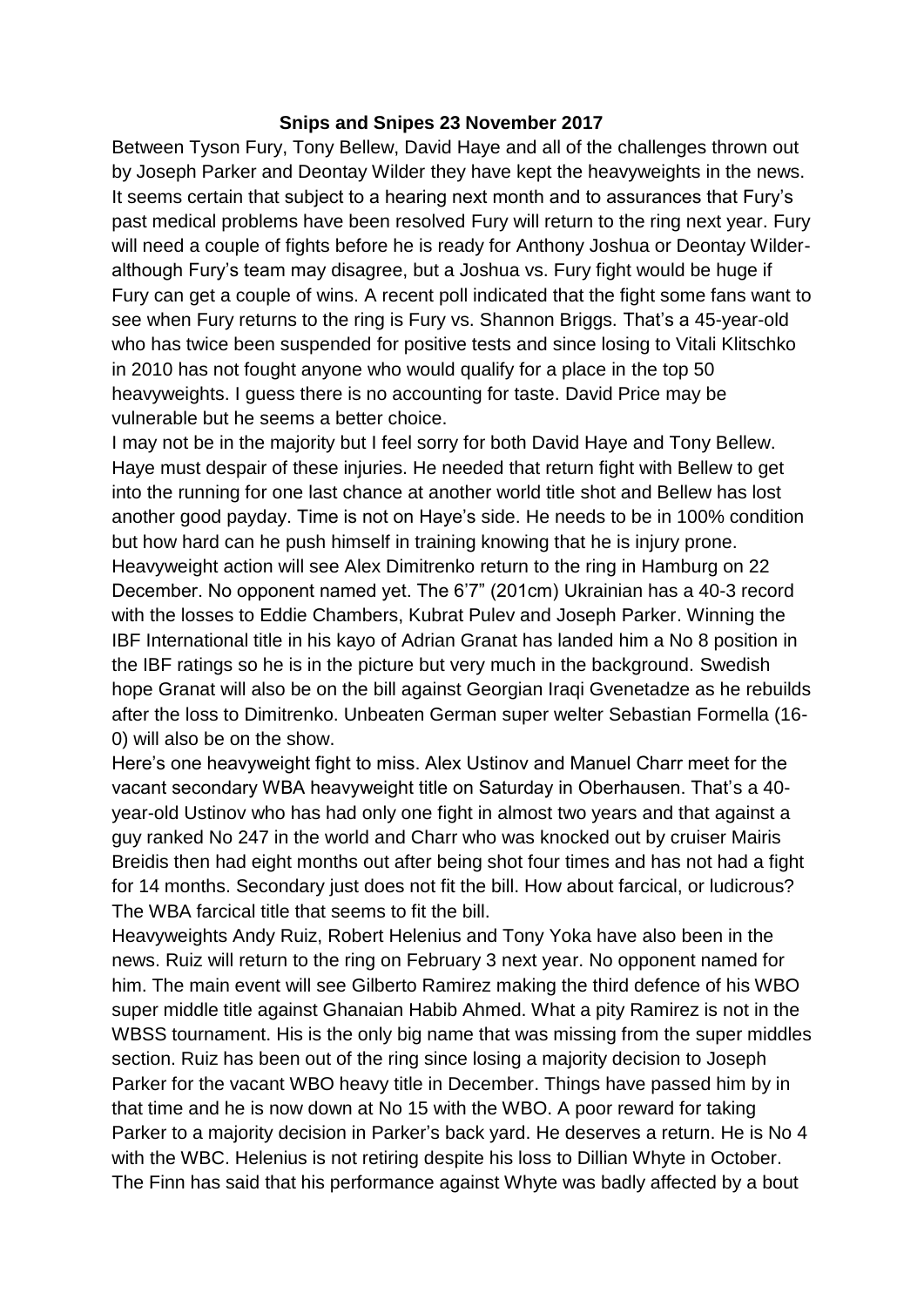of flu during his preparation and is determined to fight on. Anything Yoka does is big news in France. The Rio gold medal winner fights again on 12 December against Belgian champion Ali Baghouz. A very strange choice as Baghouz was knocked out in one round by Martin Bakole Ilunga in Edinburgh on 11 November. As late as yesterday Baghouz was still the name in the frame even though it will be just five weeks since that crushing loss. It makes you wonder how much confidence Yoka' s team have in him and why a major French TV channel should agree to show such a poor match. Yoka is the draw but also on the bill will be Rio bronze medallist Souleymane Cissokho who captained the French boxing team in Rio, unbeaten Nordine Oubaali and unbeaten Cape Verde-born southpaw Michel Tavares. Well we now have the date and venue for the George Groves vs. Chris Eubank Jr WBSS semi-final. On 17 February in Manchester these two will meet in a clash that might not have happened if it was not for the incentives in the WBSS rewards cupboard and it is one where it is hard to pick a winner. No date or venue yet for Callum Smith vs. Juergen Brahmer but let's hope it is not held in Germany. No dates or venue yet for the Murat Gassiev vs. Yunier Dorticos and Olek Usyk vs. Mairis Breidis fights. Usyk is the favourite for the tournament but Briedis has shown in wins over Olan Durodola, Manuel Charr, Marco Huck and Mike Perez that he is a very live outsider.

In addition to these fights for next year it looks like 5 May in Las Vegas for Gennady Golovkin vs. Saul Alvarez II The first one did not live up to expectations so let's hope this time they get it right and make it a fight to remember unlike the last which was a fight to forget.

Obviously the winner of the 16 December Billy Joe Saunders vs. David Lemieux fight will be hoping for a shot at the winner of Golovkin vs. Alvarez but with that fight not happening until May and with Daniel Jacobs, Jermall Charlo, Ryota Murata and Sergiy Derevyanchenko (IBF No 1) all queuing up nothing is certain in this division The WBC have already paired Charlo against Hugo Centeno for their interim title. If Alvarez wins don't expect him to accept the WBC title.

The WBC seem to have recaptured their appetite for interim titles-you remember that was the title that Jose Sulaiman said was causing too much confusion and they replaced it with the Silver title-and then more silver titles and more silver titles-and kept the interim titles. The interim super feather title will go to either Omar Salido or Miguel Roman who clash of 9 December in Las Vegas. A good fight. It would be nice to see "Mikey" Roman win a title at the third attempt but Salido is a tough nut. Of course we have real biggie on the same night in New York in Vasyl Lomachenko vs. Guillermo Rigondeaux . This will be the first time that two fighters who have both won two Olympic gold medals will fight each other. Both fighters are talented and technically brilliant so I hope we don't get a tactical chess match. Lomachenko's WBO super feather title will be the only title on the line and not Rigondeaux's WBA super bantam title. Rigondeaux has not weighed more than 122lbs for a fight since back in 2009 and he won all of his amateur titles at bantamweight. Lomachenko won both his 2011 World Championships gold medal and his 2012 Olympic gold at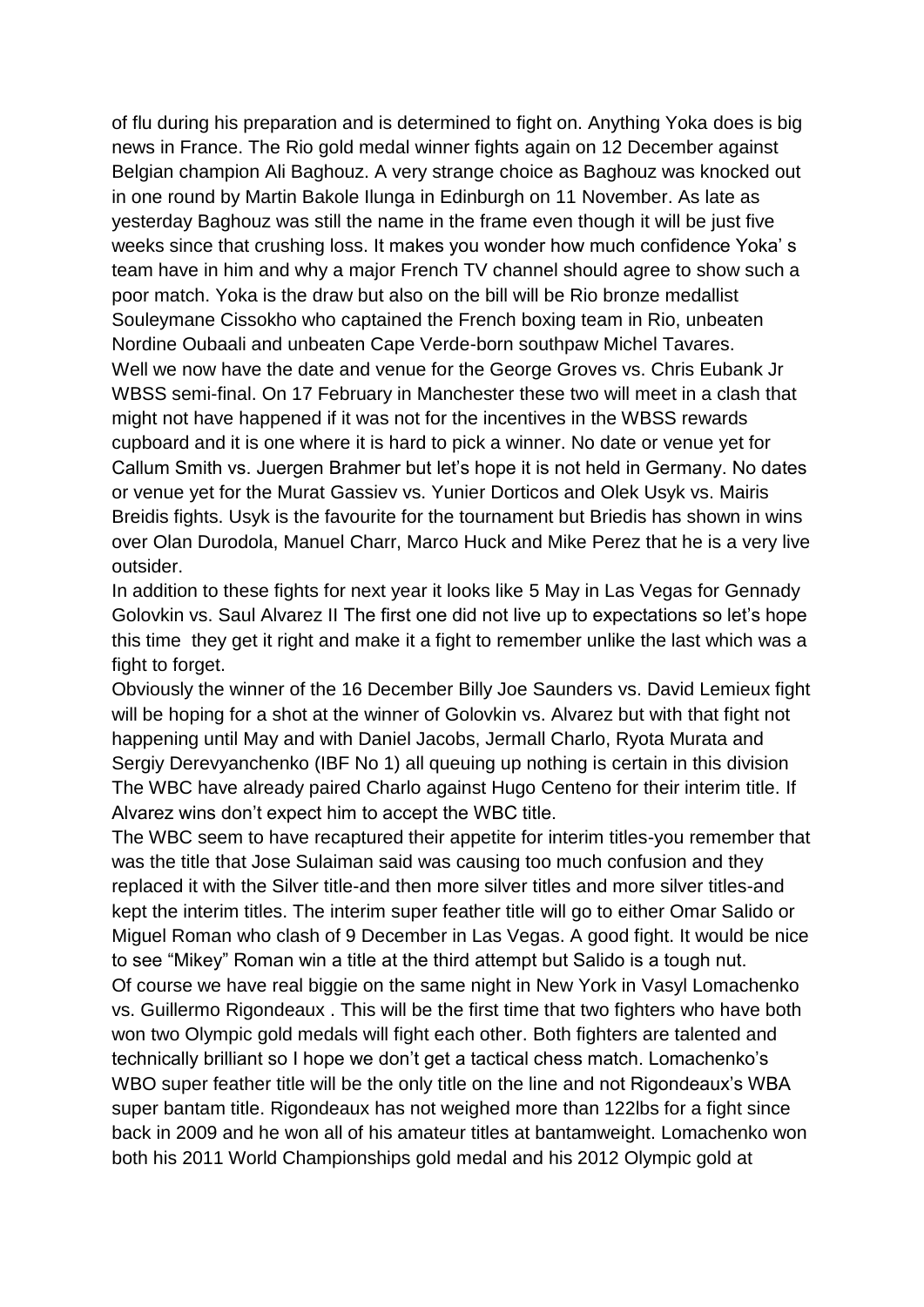lightweight so is naturally the bigger man. I go for Lomachenko but just hope it is a classic.

Ghanaian Isaac Dogboe gets his chance at a title at the Bukom Boxing Arena in Accra on 6 January when he faces Cesar Juarez for the interim WBO super bantam title. Dogboe won the English ABA title and represented Ghana at the 2012 Olympics. With home advantage he has a good chance against Juarez who lost on points for this title to Nonito Donaire in 2015 but put himself in line for a shot at champion Jesse Magdaleno with a kayo of unbeaten 26-0 Albert Pagara in July last year. Magdaleno is injured so hence an interim title.

The news is not as good for another Ghanaian fighter as Richard Commey's IBF eliminator against Roman Andreev has fallen through. The respective parties had reportedly come to an agreement that prevented them going to purse bids. However as part of the agreement Andree's promoter was to deposit \$55,000 in an Escrow agreement. That did not happen so now Commey's team are waiting for the IBF to nominate another fighter to face Commey.

When a sanctioning body orders an immediate return for a title fight just remember that they probably have their fingers crossed behind their backs. After Milan Melindo retained the IBF light fly title with a controversial decision over Hekkie Budler the IBF ordered an "Immediate return". In Scotland we have the double positive really being a negative so if a Scotsman says "Aye that'll be right" what he is saying is I don't believe a word you say. So what about Budler's immediate return. Well Melindo will defend his IBF title in a unification match with WBA champion Ryoichi Taguchi in Japan on 31 December. Budler will get first shot at the winner-provided it is Melindo. If Taguchi wins then the WBA and Taguchi might have other ideas but you can trust the IBF to fight hard to get Budler his promised fight for their title. Aye that'll be right. The Prizefighter formula is still alive and well. The next Prizefighter style tournament will be in Dublin for middleweights and will be staged in March. Applicants are already coming forward but no official announcement yet.

How time flies. On 5 January in Denmark a show is being held to celebrate Mogens Palle's sixty years of promoting boxing. The main fight is to be Lolenga Mock vs. Dmitri Chudinov. Demark has never had a deep well of boxing talent to draw from but Mogens has continued to find and build Danish and other Scandinavian boxers able to compete at the top level over the whole of those sixty years. I still remember the days of Palle vs. Mickey Duff when there were some classic Danish vs. British clashes. He took fighters such as Ayub Kalule, Tom Bogs, Johnny Bredahl, Jorgen Hansen, Mikkel Kessler and so many others to the tope and brought fighters such as Carlos Monzon, Emile Griffith, and Ken Buchanan to Denmark. He was inducted into the International Boxing Hall of Fame in 2008. He will be 84 in March but no sign of him leaving the sport.

Under the Sergey Kovalev vs. Vyacheslav Shabranskyy fight on Saturday Cuban Sullivan Barrera takes on the awkward Felix Varela. At stake for Barrera here is a proposed fight for the WBA light heavy title against Dmitri Bivol pencilled in for February/March in New York so no slip ups if Barrera is to get his first shot at a world title. His only loss was a points defeat by Andre Ward in March last year.